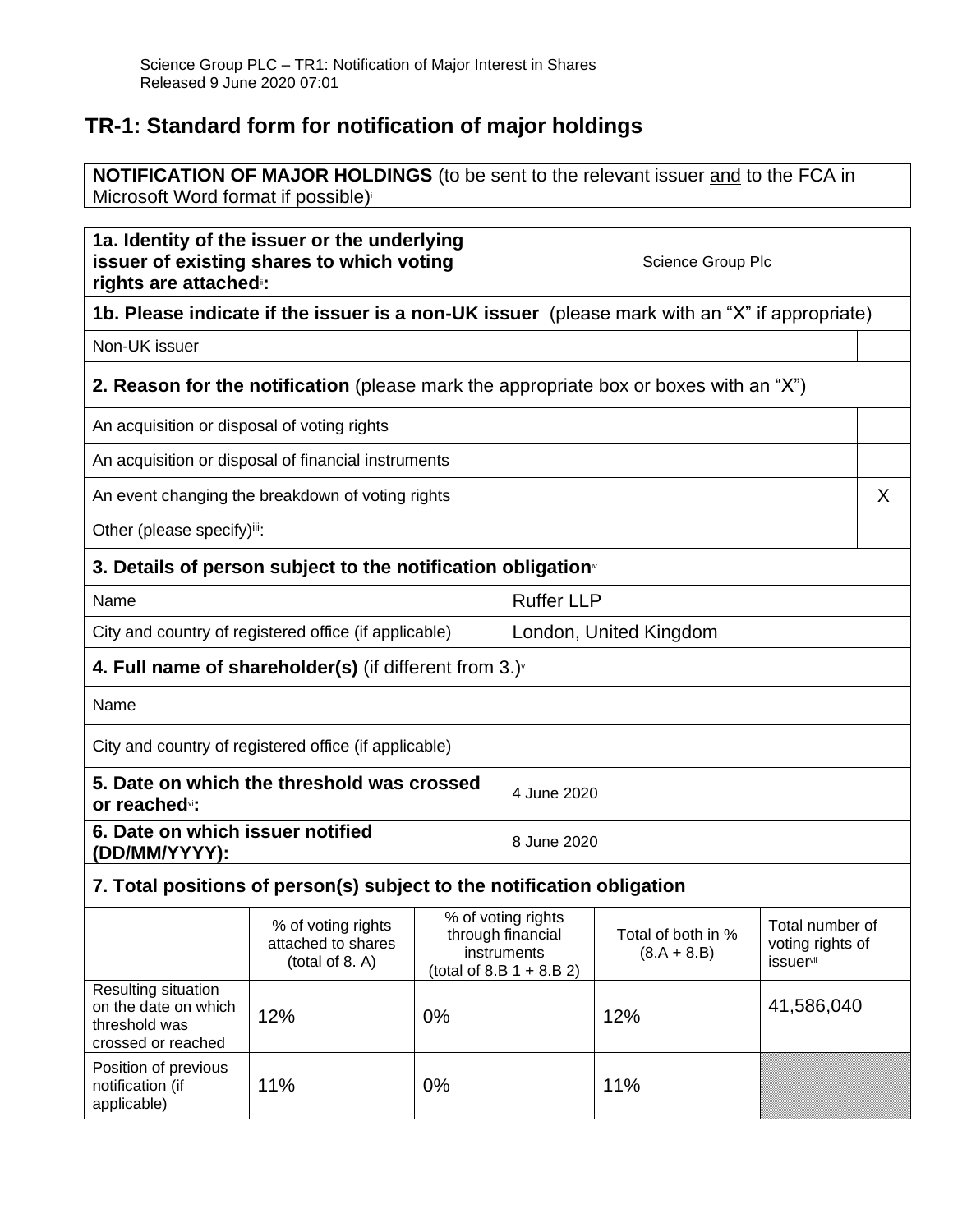## **8. Notified details of the resulting situation on the date on which the threshold was crossed or reached**viii

## **A: Voting rights attached to shares**

| Class/type of<br>shares<br>ISIN code (if possible) | Number of voting rightsix                                     |                                                                       | % of voting rights                                            |                                                                       |
|----------------------------------------------------|---------------------------------------------------------------|-----------------------------------------------------------------------|---------------------------------------------------------------|-----------------------------------------------------------------------|
|                                                    | <b>Direct</b><br>(Art 9 of Directive<br>2004/109/EC) (DTR5.1) | <b>Indirect</b><br>(Art 10 of Directive<br>2004/109/EC)<br>(DTR5.2.1) | <b>Direct</b><br>(Art 9 of Directive<br>2004/109/EC) (DTR5.1) | <b>Indirect</b><br>(Art 10 of Directive<br>2004/109/EC)<br>(DTR5.2.1) |
| GB00B39GTJ17                                       | 4,986,074                                                     |                                                                       | 12%                                                           | 0%                                                                    |
| <b>SUBTOTAL 8. A</b>                               | 4,986,074                                                     |                                                                       | 12%                                                           |                                                                       |

| B 1: Financial Instruments according to Art. 13(1)(a) of Directive 2004/109/EC (DTR5.3.1.1<br>(a) |                                      |                                         |                                                                                                        |                    |
|---------------------------------------------------------------------------------------------------|--------------------------------------|-----------------------------------------|--------------------------------------------------------------------------------------------------------|--------------------|
| <b>Type of financial</b><br>instrument                                                            | <b>Expiration</b><br>$date^{\times}$ | Exercise/<br><b>Conversion Periodxi</b> | <b>Number of voting rights</b><br>that may be acquired if<br>the instrument is<br>exercised/converted. | % of voting rights |
| N/A                                                                                               | N/A                                  | N/A                                     | N/A                                                                                                    | N/A                |
|                                                                                                   |                                      | <b>SUBTOTAL 8. B 1</b>                  | N/A                                                                                                    | N/A                |

| B 2: Financial Instruments with similar economic effect according to Art. 13(1)(b) of<br>Directive 2004/109/EC (DTR5.3.1.1 (b)) |                               |                                             |                                                     |                            |                    |
|---------------------------------------------------------------------------------------------------------------------------------|-------------------------------|---------------------------------------------|-----------------------------------------------------|----------------------------|--------------------|
| <b>Type of financial</b><br>instrument                                                                                          | <b>Expiration</b><br>$date^x$ | Exercise/<br><b>Conversion</b><br>Period xi | <b>Physical or</b><br>cash<br><b>settlement</b> xii | Number of<br>voting rights | % of voting rights |
| N/A                                                                                                                             | N/A                           | N/A                                         | N/A                                                 | N/A                        | N/A                |
|                                                                                                                                 |                               |                                             | <b>SUBTOTAL</b><br>8.B.2                            | N/A                        | N/A                |